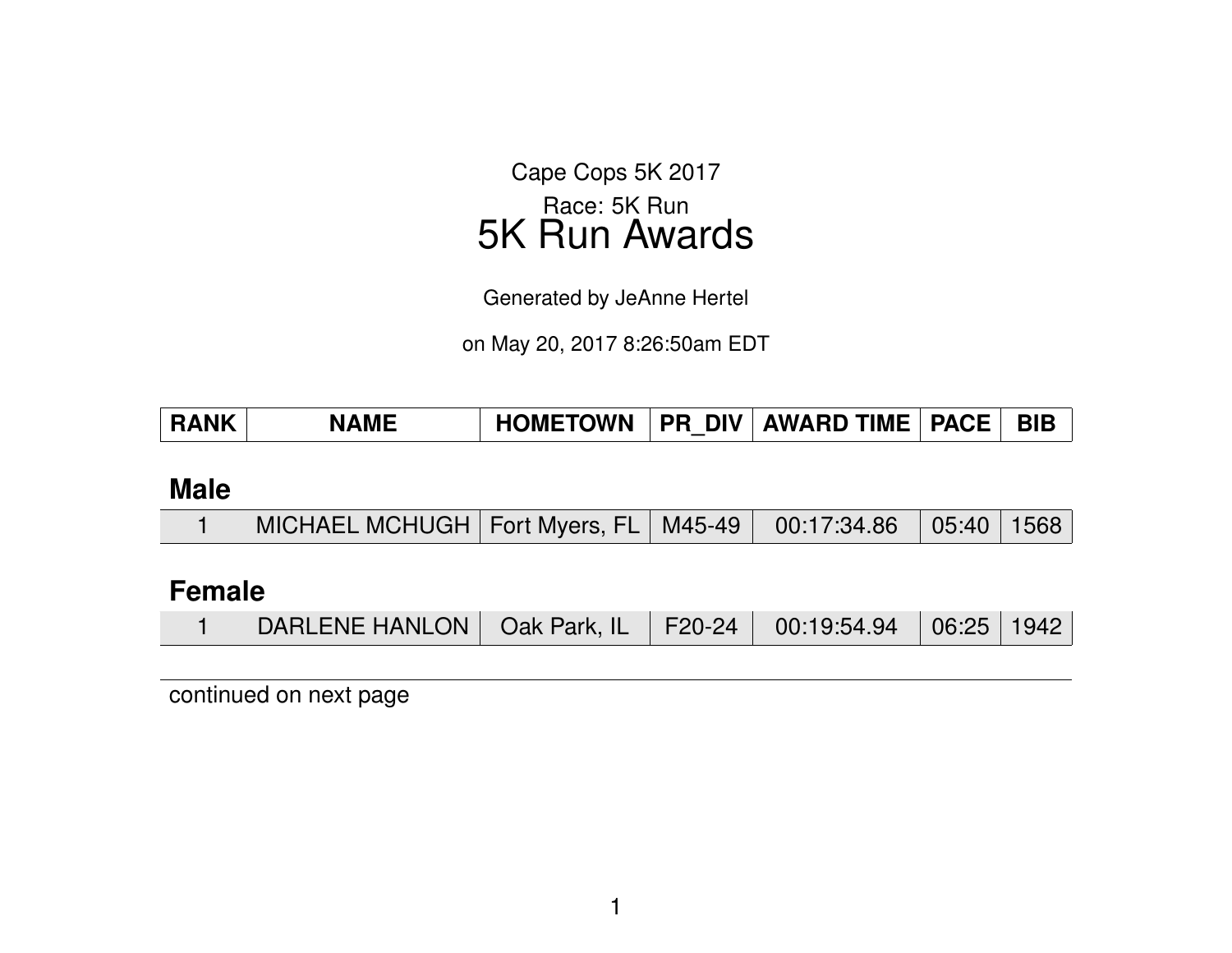| <b>RANK</b>        | <b>NAME</b>                                 | <b>HOMETOWN</b> | <b>PR DIV</b>     | <b>AWARD TIME   PACE</b> |                  | <b>BIB</b> |  |  |
|--------------------|---------------------------------------------|-----------------|-------------------|--------------------------|------------------|------------|--|--|
| <b>Male master</b> |                                             |                 |                   |                          |                  |            |  |  |
|                    | MIQUALI MOUROU<br><del>MIUHALL MUHUUH</del> | Fort Myers, FL  | <del>M45-49</del> | 00:17:34.86              | <del>05:40</del> | 1568       |  |  |
|                    | <b>CHRIS MEIER</b>                          | Cape Coral, FL  | M45-49            | 00:19:15.47              | 06:12            | 1594       |  |  |

#### **Female master**

#### **Male Grand Master**

|  | <b>JOHN HARRIS</b> | Fort Myers, FL |  | M50-54   00:19:42.67   06:21   1557 |  |  |
|--|--------------------|----------------|--|-------------------------------------|--|--|
|--|--------------------|----------------|--|-------------------------------------|--|--|

#### **Female Grand Master**

| $I$ $\Lambda$ $D$ $\Gamma$ $\Lambda$ $I$ $I$ $I$ $II$ $\Gamma$ $C$<br><b>NANLIV MILLO</b> | $\Gamma_{\alpha}$ <sup>+</sup> M <sub>uare</sub> $\Gamma$<br>TUITIVIYUIS, ITL | F60-64 | 0.01.00.01<br>0.001   | <del>06:58</del> ∣ <del>1546</del> |  |
|-------------------------------------------------------------------------------------------|-------------------------------------------------------------------------------|--------|-----------------------|------------------------------------|--|
| MAUREEN O'HIGGINS   Manotick, Canada   F55-59                                             |                                                                               |        | $00:23:00.53$ $07:25$ |                                    |  |

## **Male Senior Grand Master**

| <b>DAVID MCFARLIN</b>  | Orlando, FL | M60-64 | 00:19:49.70 | 06:23   1927 |  |  |  |  |  |
|------------------------|-------------|--------|-------------|--------------|--|--|--|--|--|
| continuad on pout pons |             |        |             |              |  |  |  |  |  |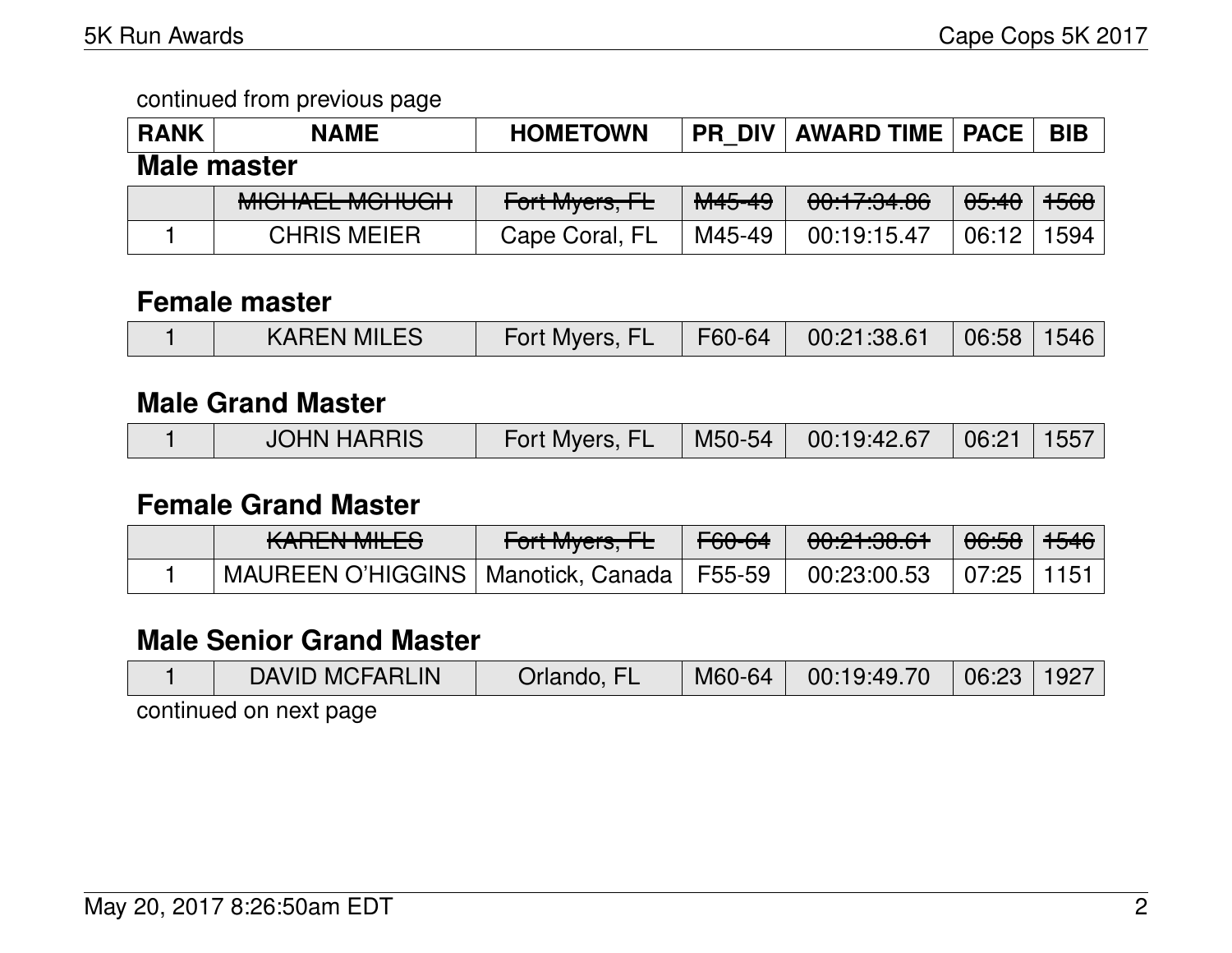|  | <b>NAME</b> | <b>HOMETOWN</b> |  | <b>PR DIV AWARD TIME PACE</b> |  | <b>BIB</b> |
|--|-------------|-----------------|--|-------------------------------|--|------------|
|--|-------------|-----------------|--|-------------------------------|--|------------|

### **Female Senior Grand Master**

| $V$ $\Lambda$ $D$ $F$ $N$ $I$ $M$ $I$ $F$ $C$ $N$<br><b>NATION MILLO</b> | Fort Myers, $\mathsf{FE}$   F60-64                   | <del>00:21:38.61</del> | <del>06:58</del>   <del>1546</del> |  |
|--------------------------------------------------------------------------|------------------------------------------------------|------------------------|------------------------------------|--|
| <b>CAROL SIMONDS</b>                                                     | Fort Myers, FL   F60-64   00:29:29.28   09:30   1038 |                        |                                    |  |

#### **M1-11**

| PHILLIP HULLEY-BUCZNY   Fort Myers, FL   M1-11 |                      |         |                                                        |                     | 1561 |
|------------------------------------------------|----------------------|---------|--------------------------------------------------------|---------------------|------|
| AIDEN MATYAS                                   | -. US                | M1-11 l | $\frac{1}{2}$ 00:25:01.14 $\pm$ 08:04 $\pm$ 1527 $\pm$ |                     |      |
| <b>CAMDEN HAUSS</b>                            | Cape Coral, FL M1-11 |         | 00:25:04.00                                            | $\mid$ 08:05   1019 |      |

## **F1-11**

| <b>GABI WINTERS</b> | Cape Coral, FL F1-11   |       | $00:23:30.55$ 07:35 1579     |            |  |
|---------------------|------------------------|-------|------------------------------|------------|--|
| LILY HARRIS         | Fort Myers, FL   F1-11 |       | $00:26:36.94$   08:35   1559 |            |  |
| <b>MADISON RUTH</b> | Cape Coral, FL         | F1-11 | 00:31:08.80                  | 10:02 1936 |  |

## **M12-15**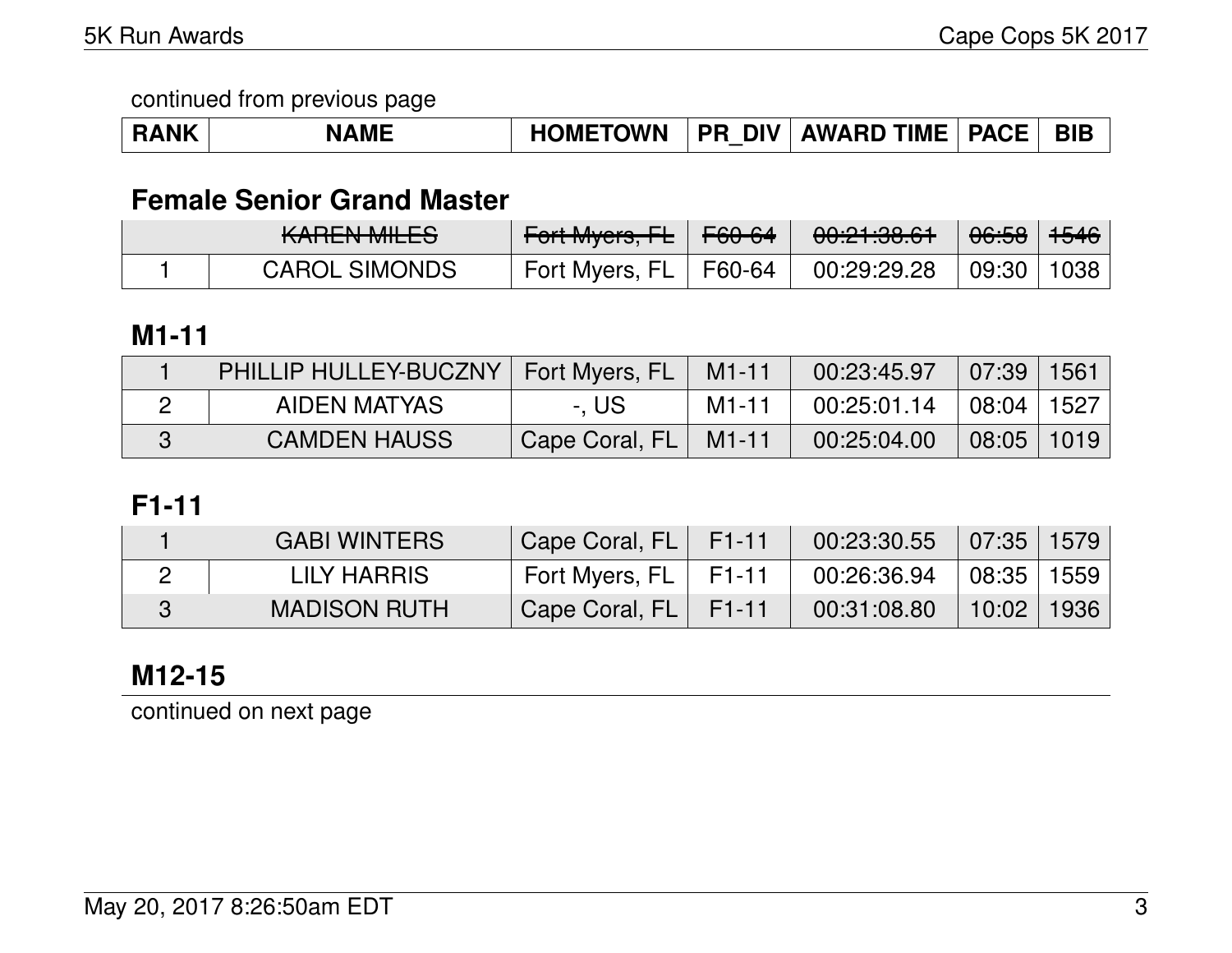| <b>RANK</b> | <b>NAME</b>         | <b>HOMETOWN</b>           |          | PR DIV   AWARD TIME   PACE                                                              | <b>BIB</b> |
|-------------|---------------------|---------------------------|----------|-----------------------------------------------------------------------------------------|------------|
|             | <b>DYLAN CLINE</b>  | Cape Coral, $FL$   M12-15 |          | $\begin{array}{ c c c c c c c c } \hline 00:25:12.73 & 08:07 & 1015 \hline \end{array}$ |            |
|             | <b>CALEB SLIDER</b> | -. US                     | $M12-15$ | $00:26:59.16$ $\mid$ $08:42$ $\mid$ 1516 $\mid$                                         |            |

## **F12-15**

| EMMA HARRIS   | Fort Myers, FL   F12-15 N                            | $00:31:05.57$   10:01   1558 |            |  |
|---------------|------------------------------------------------------|------------------------------|------------|--|
| MEGAN O'GRADY | Cape Coral, FL   F12-15   00:31:41.88   10:13   1592 |                              |            |  |
| ASHLEY AYRES  | Cape Coral, $FL$   F12-15                            | 00:33:22.71                  | 10:45 1165 |  |

#### **M16-19**

| <b>COLIN PACE</b>   | Cape Coral, FL   M16-19                              | 00:18:08.51 | $\mid$ 05:51 $\mid$ 1562 $\mid$ |  |
|---------------------|------------------------------------------------------|-------------|---------------------------------|--|
| DAVID SIEVERT       | Fort Myers, FL   M16-19   00:18:11.37   05:52   1939 |             |                                 |  |
| <b>MICAH PAULEC</b> | Cape Coral, FL   M16-19                              | 00:20:57.61 | $06:45$   1189                  |  |

# **F16-19**

| SAMANTHA WEBB-MARTIN   Cape Coral, FL   F16-19   00:27:37.77   08:54   1553 |            |                                                                  |  |
|-----------------------------------------------------------------------------|------------|------------------------------------------------------------------|--|
| <b>PAYTON GIEHM</b>                                                         | Naples, FL | $\mid$ F16-19 $\mid$ 00:27:40.96 $\mid$ 08:55 $\mid$ 1570 $\mid$ |  |
|                                                                             |            |                                                                  |  |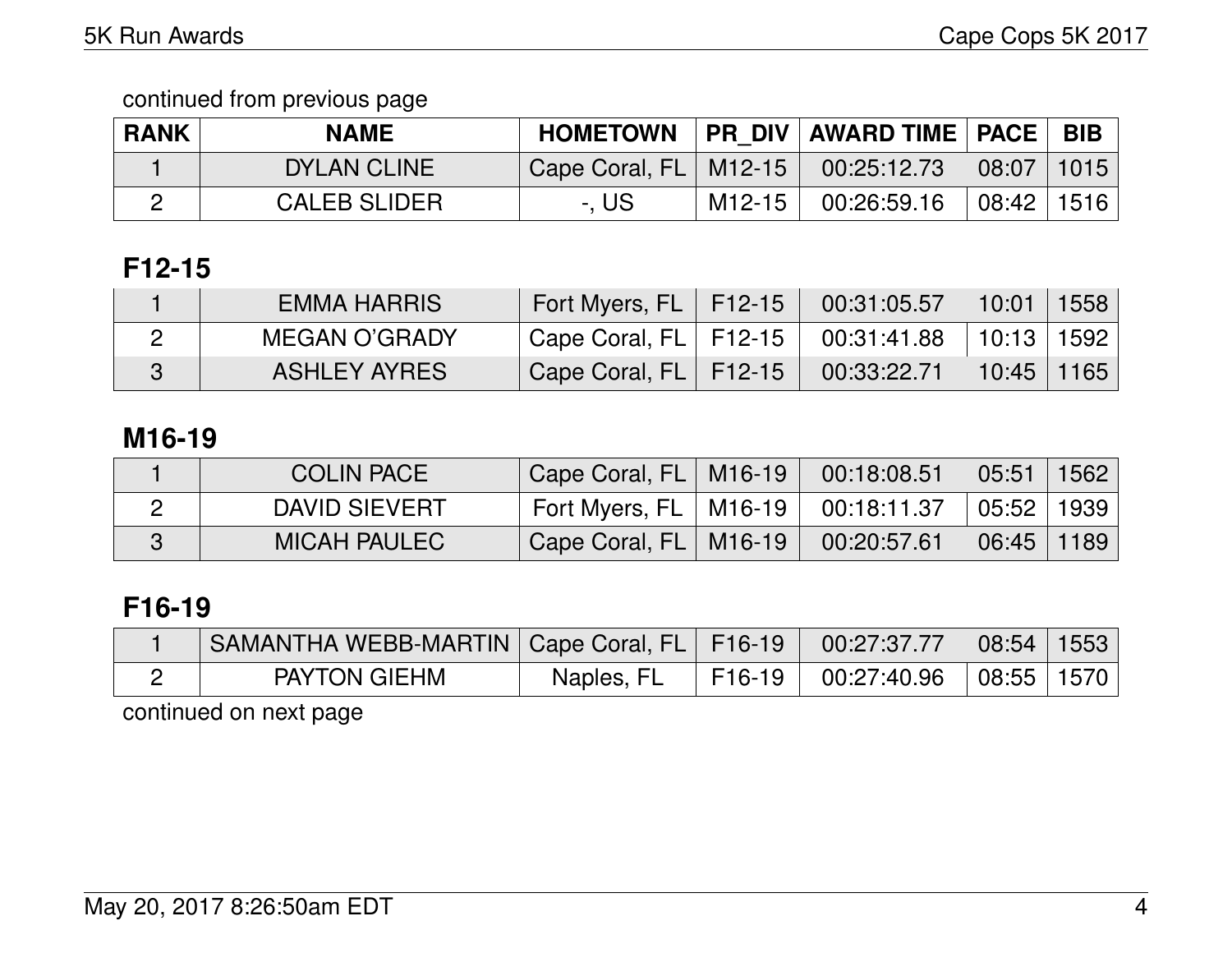| <b>RANK</b> | <b>NAME</b>  |                                                      | HOMETOWN   PR DIV   AWARD TIME   PACE   BIB |  |
|-------------|--------------|------------------------------------------------------|---------------------------------------------|--|
|             | KAYLEE AYRES | Cape Coral, FL   F16-19   00:32:17.31   10:24   1164 |                                             |  |

#### **M20-24**

| <b>RICO JUST RICO</b> | Waterbury, CT   M20-24  |          | 00:20:03.27                | $\mid$ 06:28   1924 |  |
|-----------------------|-------------------------|----------|----------------------------|---------------------|--|
| KYLE FITZGERALD       | -. US                   | M20-24 L | $00:21:13.62$ $06:50$ 1540 |                     |  |
| <b>GIBSON BASTAR</b>  | Fort Myers, FL   M20-24 |          | $00:21:56.24$ 07:04 1162   |                     |  |

### **F20-24**

|          | <b>BARLENE HANLON</b> | Oak Park, IL              | <del>F20-24</del> | 00:19:54.94 | <del>06:25</del>   <del>1942</del> |      |
|----------|-----------------------|---------------------------|-------------------|-------------|------------------------------------|------|
|          | <b>ASHLEY ALTING</b>  | Fort Myers, $FL$   F20-24 |                   | 00:25:06.20 | $08:05$   1161                     |      |
|          | <b>KAREN AMBROSE</b>  | Cape Coral, FL   F20-24   |                   | 00:26:19.93 | $\mid$ 08:29 $\mid$ 1017 $\mid$    |      |
| <b>P</b> | <b>CANDIS DEROW</b>   | Fort Myers, $FL$   F20-24 |                   | 00:27:33.23 | 08:53                              | 1046 |

### **M25-29**

| ALBERT SAMMELIAN   Cape Coral, FL   M25-29   00:29:48.16   09:36   1589 |                                                      |  |  |
|-------------------------------------------------------------------------|------------------------------------------------------|--|--|
| <b>TYLER SCHEY</b>                                                      | Fort Myers, FL   M25-29   00:32:42.04   10:32   1582 |  |  |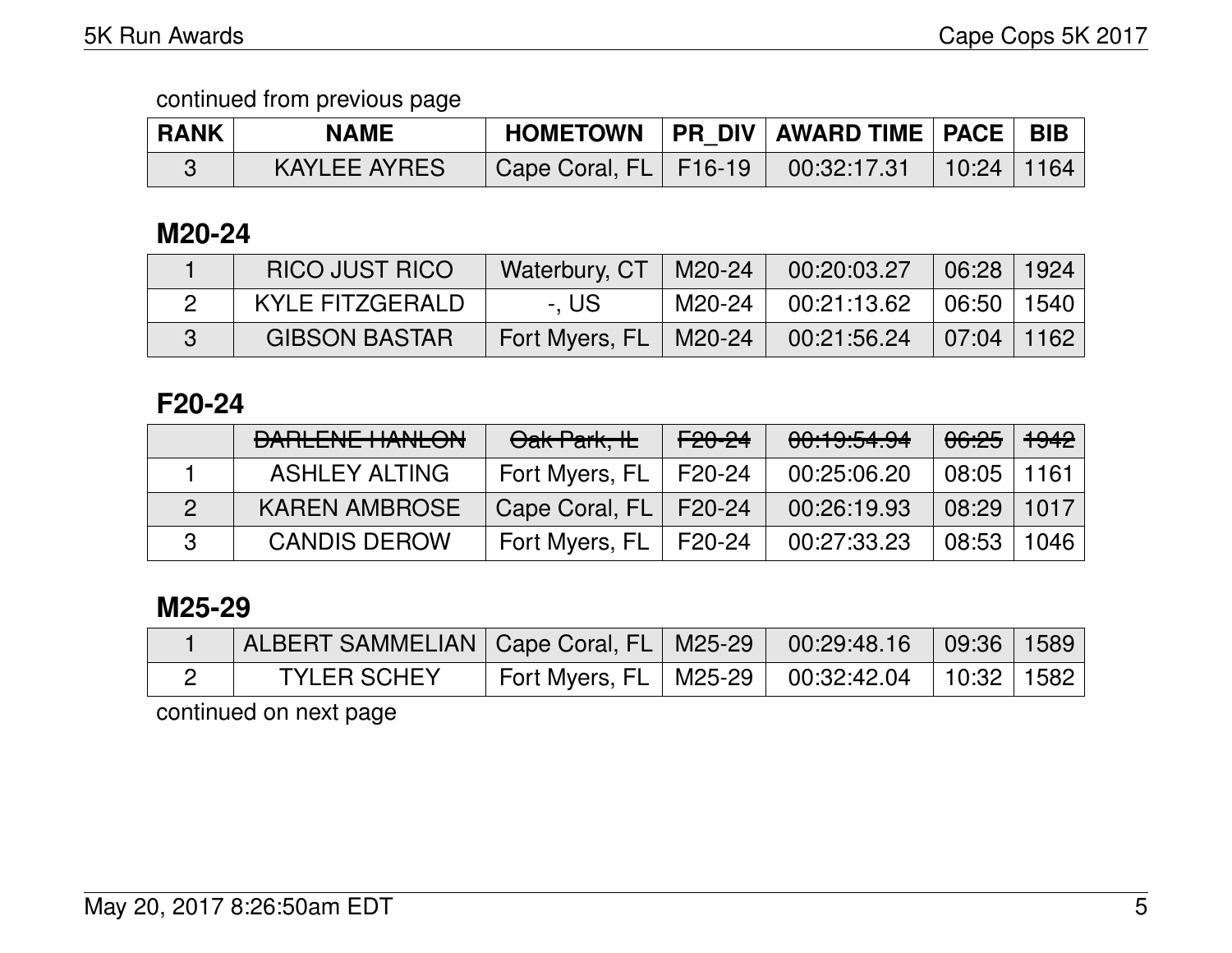| <b>RANK</b> | <b>NAME</b> |  | HOMETOWN   PR DIV   AWARD TIME   PACE   BIB |  |
|-------------|-------------|--|---------------------------------------------|--|
|             |             |  |                                             |  |

## **F25-29**

| KIERSTEN NIELSEN   Cape Coral, FL   F25-29   00:25:10.70   08:07   1926 |                                                     |  |  |
|-------------------------------------------------------------------------|-----------------------------------------------------|--|--|
| CAROLINE BUSCH   Cape Coral, FL   F25-29   00:26:10.72   08:26   1472   |                                                     |  |  |
| <b>EILEEN BUSCH</b>                                                     | Cape Coral, FL   F25-29   00:27:42.63   08:56   962 |  |  |

## **M30-34**

| <b>CHAD HARTZELL</b>                                                     | -. US | $M30-34$ | 00:19:28.43 | $\mid$ 06:17 $\mid$ 1528 $\mid$ |  |
|--------------------------------------------------------------------------|-------|----------|-------------|---------------------------------|--|
| NICK BONNICI CCFD   Bradenton, FL   M30-34   00:20:16.76   06:32   1502  |       |          |             |                                 |  |
| STEPHEN SCROBE $\vert$ Cape Coral, FL $\vert$ M30-34 $\vert$ 00:21:14.16 |       |          |             | │ 06:51 │ 1560 │                |  |

# **F30-34**

| JERIKA RIVERA     | Cape Coral, FL   F30-34               | 00:25:56.63 | $\mid$ 08:22 $\mid$ 1590 $\mid$ |  |
|-------------------|---------------------------------------|-------------|---------------------------------|--|
| AMANDA SUBIC      | Cape Coral, FL   F30-34   00:26:01.83 |             | $\mid$ 08:23 $\mid$ 1196 $\mid$ |  |
| <b>KATE PAINE</b> | Fort Myers, $FL$   F30-34             | 00:27:01.61 | $\mid$ 08:42 $\mid$ 1508 $\mid$ |  |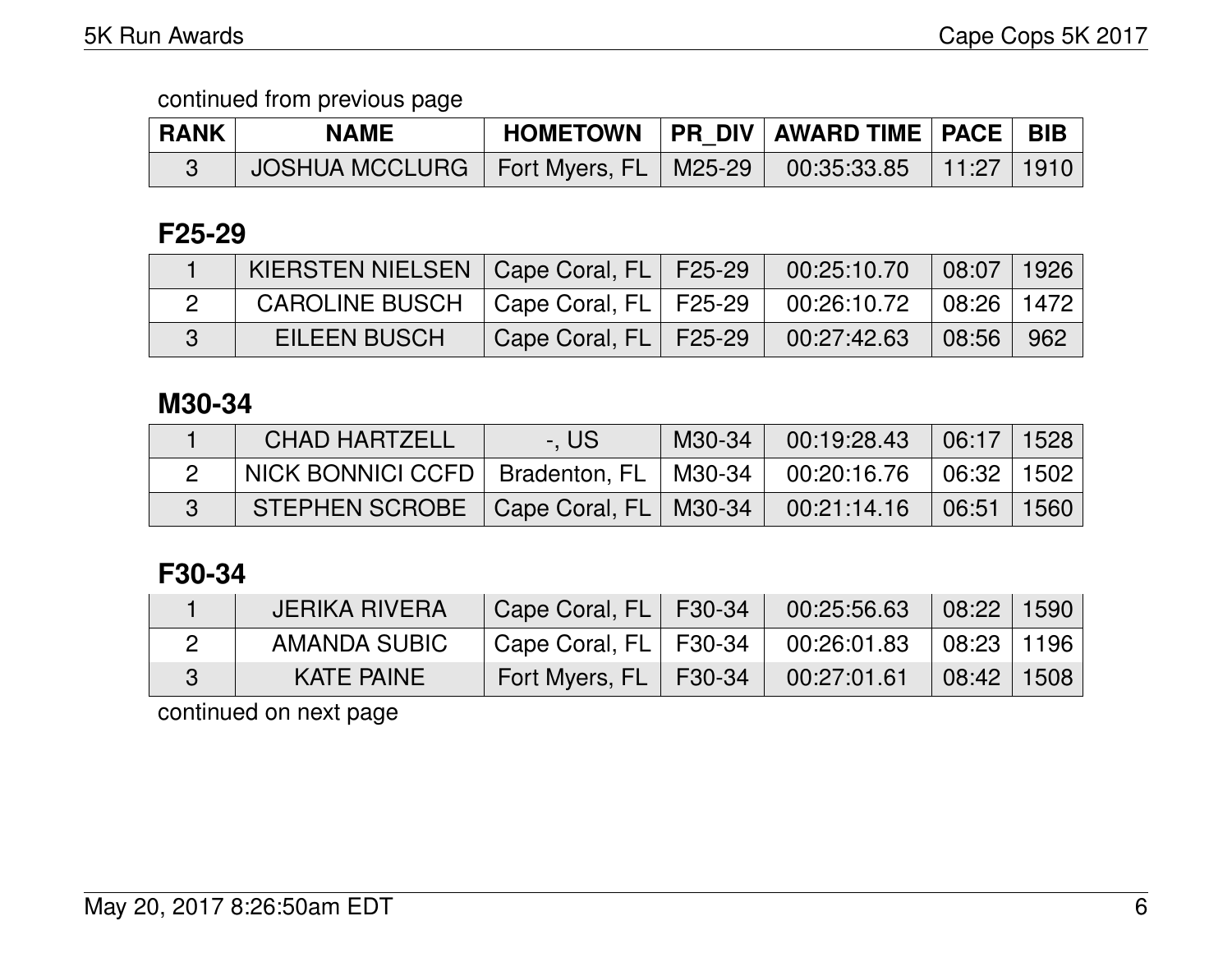| <b>RANK</b> | <b>NAME</b> | <b>HOMETOWN</b> | <b>PR DIV</b> | AWARD TIME   PACE |  | BIB |
|-------------|-------------|-----------------|---------------|-------------------|--|-----|
|-------------|-------------|-----------------|---------------|-------------------|--|-----|

### **M35-39**

| <b>GREGORY ADMAN</b> | Cape Coral, FL   M35-39 | $00:19:18.03$ 06:13 1499            |  |
|----------------------|-------------------------|-------------------------------------|--|
| JEREMY NILAND        | -. US                   | M35-39   00:23:39.52   07:37   1523 |  |
| SAMUEL GONZALEZ      | Cape Coral, FL   M35-39 | $00:23:55.28$ 07:42 1174            |  |

### **F35-39**

| KATHRYN REPPERGER   Cape Coral, FL   F35-39 |                         |        | 00:20:19.12                 | $\mid$ 06:33   1567 |  |
|---------------------------------------------|-------------------------|--------|-----------------------------|---------------------|--|
| DIAMOND CHEDDAR                             | Fort Myers, FL   F35-39 |        | $00:23:31.04$   07:35   301 |                     |  |
| <b>JANA SMOKER</b>                          | -, US                   | F35-39 | 00:26:33.00                 | 08:33 1530          |  |

#### **M40-44**

| <b>MARK AMATO</b>   | -. US                     | M40-44 | 00:20:25.93                                            | 06:35 1518 |  |
|---------------------|---------------------------|--------|--------------------------------------------------------|------------|--|
| <b>MIKE AHLBORN</b> | Cape Coral, $FL$   M40-44 |        | $\vert$ 00:22:51.04 $\vert$ 07:22 $\vert$ 1943 $\vert$ |            |  |
| <b>BEN WINTERS</b>  | Cape Coral, FL   M40-44   |        | 00:23:30.05                                            | 07:34 1580 |  |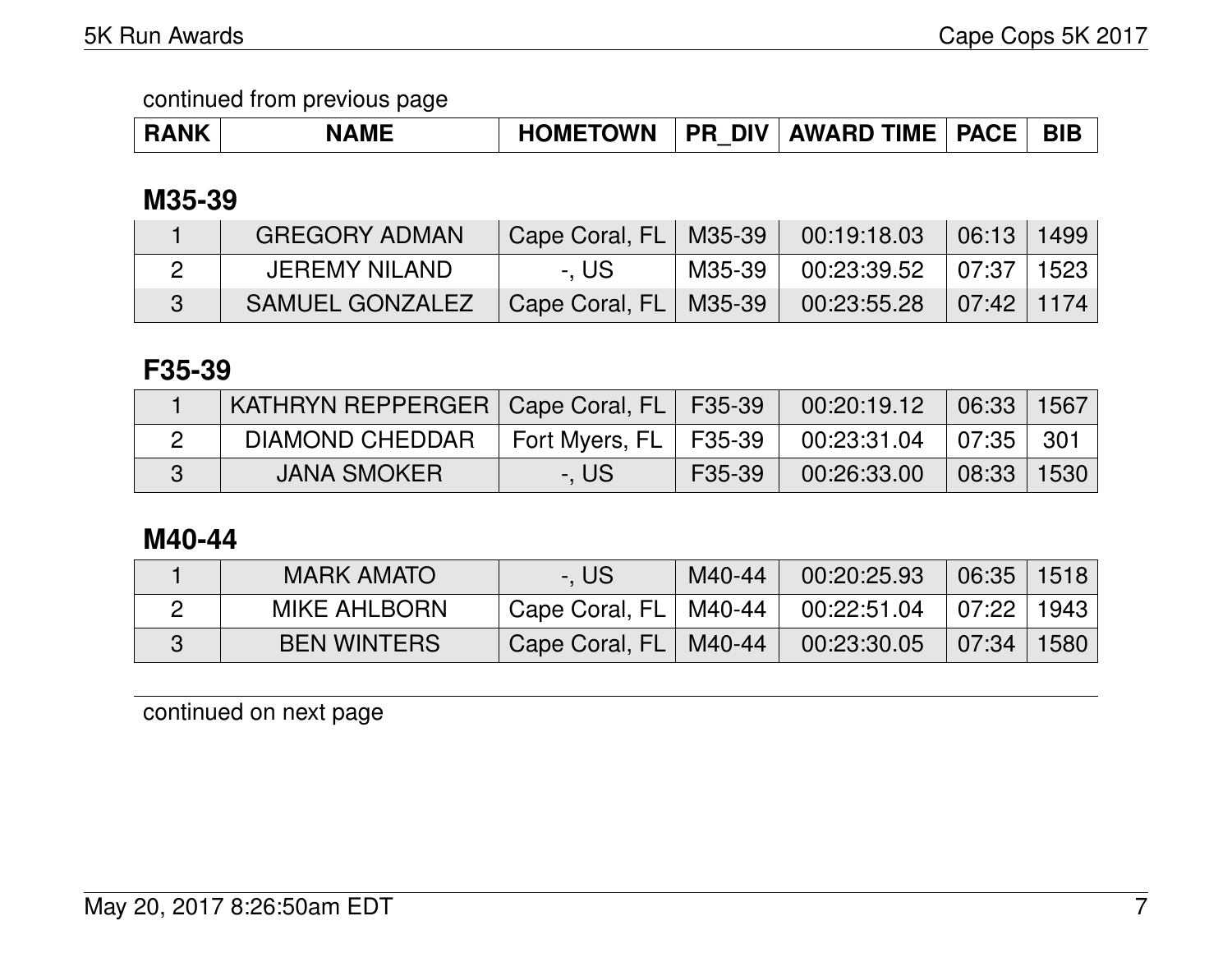| <b>RANK</b> | <b>NAME</b>             | <b>HOMETOWN</b> |        | <b>PR DIV AWARD TIME   PACE  </b> |       | <b>BIB</b> |  |  |  |
|-------------|-------------------------|-----------------|--------|-----------------------------------|-------|------------|--|--|--|
| F40-44      |                         |                 |        |                                   |       |            |  |  |  |
|             | <b>RENEE SHEPPARD</b>   | Cape Coral, FL  | F40-44 | 00:28:19.72                       | 09:08 | 1188       |  |  |  |
| 2           | <b>CARRIE MACDONALD</b> | Fort Myers, FL  | F40-44 | 00:29:11.27                       | 09:24 | 1048       |  |  |  |
| 3           | <b>SARAH HEINSCH</b>    | Hugo, MN        | F40-44 | 00:29:38.93                       | 09:33 | 1013       |  |  |  |

### **M45-49**

|   | MIQUALI MOUROU<br><b>MIULIALL MUITUUIT</b>           | Fort Myers, FL | <del>M45-49</del> | 00:17:34.86 | <del>05:40</del> | <del>1568</del> |
|---|------------------------------------------------------|----------------|-------------------|-------------|------------------|-----------------|
|   | $\bigcap_{n=1}^{\infty}$<br><u>UTILIUO IVILILITT</u> | Cape Coral, FL | <del>M45-49</del> | 00:19:15.47 | <del>06:12</del> | <del>1594</del> |
|   | <b>ANTHONY SCIOLI</b>                                | Cape Coral, FL | M45-49            | 00:20:58.83 | 06:46            | 957             |
|   | <b>JUAN MUNOZ-HOYS</b>                               | -. US          | M45-49            | 00:23:37.91 | 07:37            | 1533            |
| 3 | <b>CARLOS MENA</b>                                   | Cape Coral, FL | M45-49            | 00:25:14.47 | 08:08            | 1575            |

### **F45-49**

| TRISHA TRYKA          | Fort Myers, FL   F45-49                   | $00:24:31.77$ 07:54 1173                      |              |  |
|-----------------------|-------------------------------------------|-----------------------------------------------|--------------|--|
| DEANA WATSON          | $\,$ Cape Coral, FL $\,$ F45-49 $\,$ $\,$ | $00:25:58.98$ $\mid$ 08:22 $\mid$ 1023 $\mid$ |              |  |
| <b>NICOLE CHAUSSE</b> | Cape Coral, FL   F45-49                   | 00:26:43.48                                   | 08:37   1941 |  |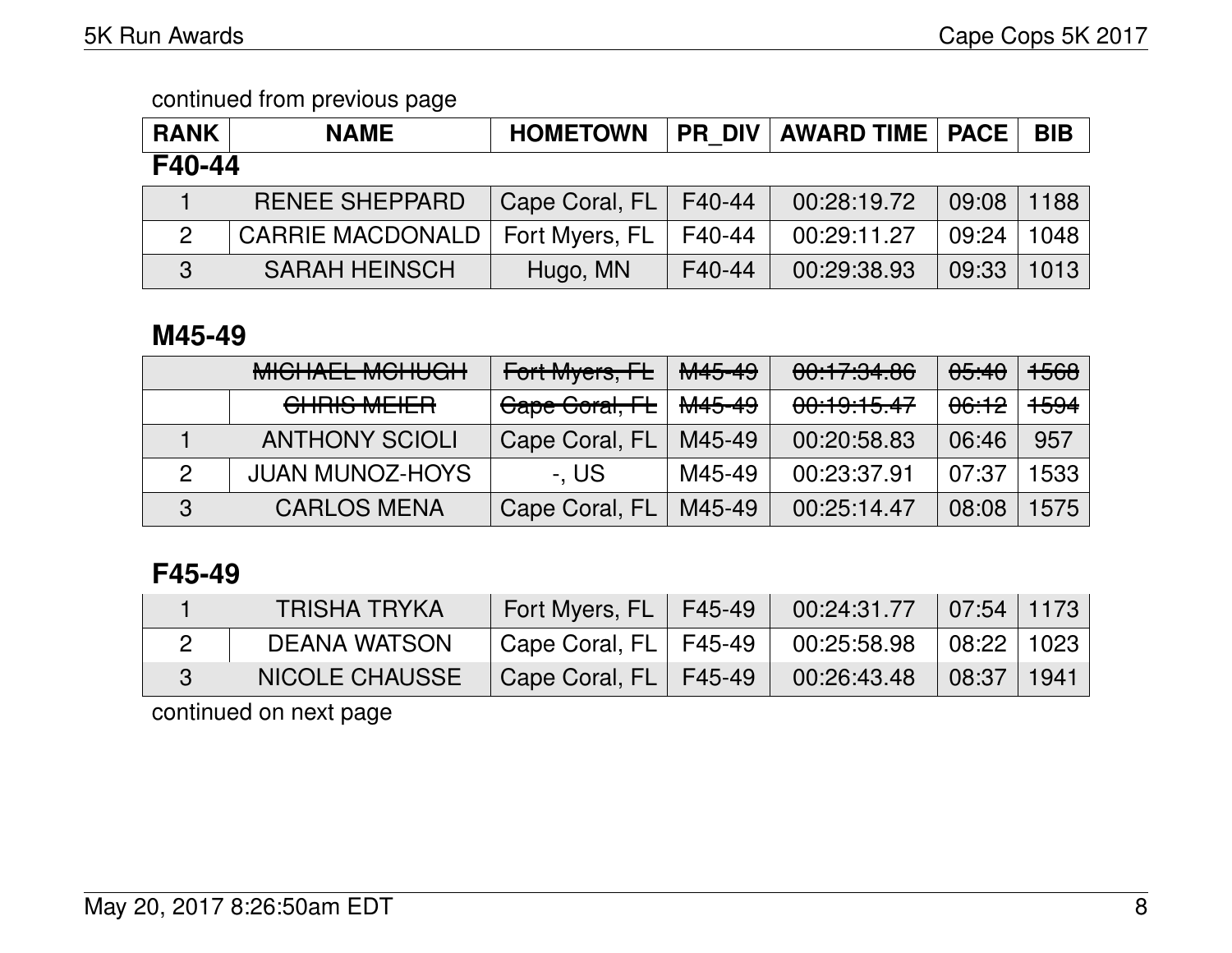| <b>RANK</b> | <b>NAME</b> | <b>HOMETOWN</b> |  | <b>PR DIV AWARD TIME PACE</b> |  | <b>BIB</b> |
|-------------|-------------|-----------------|--|-------------------------------|--|------------|
|-------------|-------------|-----------------|--|-------------------------------|--|------------|

## **M50-54**

| <b>JOHN HARRIS</b> | Fort Myers, FL | <del>M50-54</del> | 00:19:42.67 | <del>06:21</del> | <del>1557</del> |
|--------------------|----------------|-------------------|-------------|------------------|-----------------|
| MICHAEL DEAMER     | Labelle, FL    | M50-54            | 00:20:05.12 | 06:28            | 1001            |
| MIKE SHEPPARD      | Cape Coral, FL | M50-54            | 00:22:24.86 | 07:13            | 1187            |
| DAVID SHEAR        | Cape Coral, FL | M50-54            | 00:22:51.41 | 07:22            | 1008            |

### **F50-54**

| <b>WYNNE MCFARLIN</b>    | <b>Orlando, FL</b> | F50-54 | 00:27:14.13 | $\mid$ 08:46 $\mid$ 1928 $\mid$ |     |
|--------------------------|--------------------|--------|-------------|---------------------------------|-----|
| <b>CATHERINE FAERBER</b> | Naples, FL         | F50-54 | 00:28:18.19 | ∣ 09:07 ∣ 1199 ∣                |     |
| <b>JENNIFER HUBBS</b>    | Cape Coral, FL     | F50-54 | 00:28:46.63 | 09:16                           | 974 |

### **M55-59**

| <b>TONY BURKETT</b> | Cape Coral, FL           | M55-59 | $\mid$ 00:22:10.13 $\mid$ 07:09 $\mid$ 1931 $\mid$ |                |     |
|---------------------|--------------------------|--------|----------------------------------------------------|----------------|-----|
| <b>RICK HUBBS</b>   | Cape Coral, FL           |        | M55-59   00:22:56.03   07:23   973                 |                |     |
| DAVID KWAN          | Burnaby, Canada   M55-59 |        | 00:23:36.20                                        | $\sqrt{07:36}$ | 966 |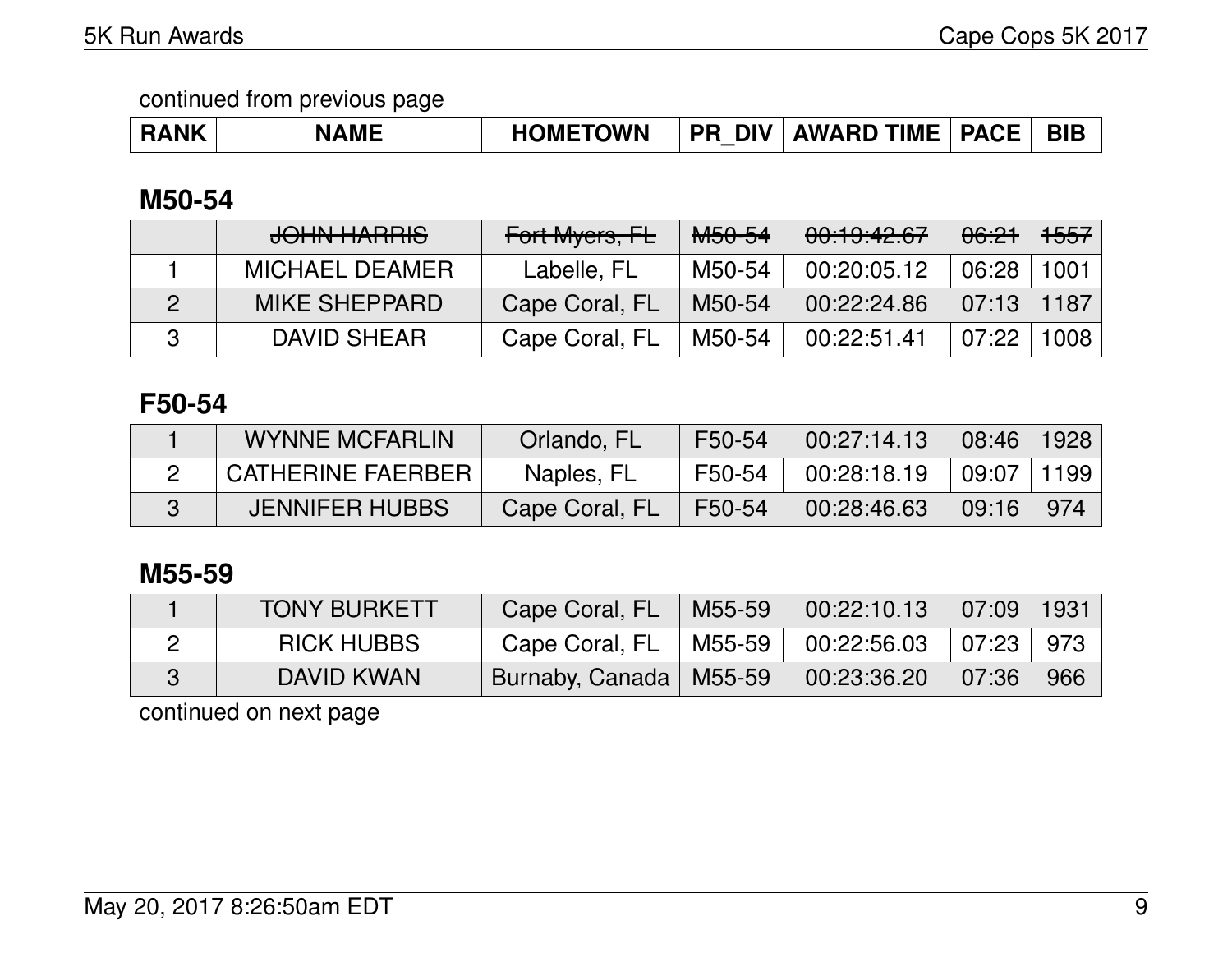| <b>RANK</b> | <b>NAME</b> | <b>HOMETOWN</b> | <b>DIV</b><br><b>PR</b> | <b>AWARD TIME</b> | <b>PACE</b> | <b>BIE</b> |
|-------------|-------------|-----------------|-------------------------|-------------------|-------------|------------|
|             |             |                 |                         |                   |             |            |

### **F55-59**

| <b>MAUREEN O'HIGGINS</b> | <del>Manotick, Canada</del> | <del>F55-59</del>   | 00:23:00.53 | <del>07:25</del>   <del>1151</del> |      |
|--------------------------|-----------------------------|---------------------|-------------|------------------------------------|------|
| <b>CYNTHIA KELLY</b>     | Cape Coral, FL              | F55-59              | 00:29:36.76 | 09:32                              | 873  |
| <b>LISA DEPATIE</b>      | -. US                       | F <sub>55</sub> -59 | 00:30:10.95 | $09:43$   1512                     |      |
| PATRICIA WILKINSON       | Keller, TX                  | F55-59              | 00:34:37.56 | 11:09                              | 1020 |

### **M60-64**

| <b>DAVID MOFADLINE</b><br><b>DAVID MULATION</b> | Orlando, FL        | M60-64 | 00:19:49.70 | <del>06:23</del> | <del>1927</del> |
|-------------------------------------------------|--------------------|--------|-------------|------------------|-----------------|
| <b>FRANK VECCHIONE</b>                          | Fort Myers, FL     | M60-64 | 00:25:12.44 | 08:07            | 1598            |
| <b>MARK SLACK</b>                               | Naples, FL         | M60-64 | 00:25:24.11 | 08:11            | 1198            |
| <b>NEIL HARDEN</b>                              | Bonita Springs, FL | M60-64 | 00:26:07.86 | 08:25            | 1243            |

## **F60-64**

| $V$ ADENI MILEO<br>IVALILIA MILLO | $\Gamma_{\alpha}$ <sup>+</sup> M <sub>u</sub> $\alpha$ <sup>*</sup><br>$T$ UITIVIYCI $3, T$            | ECDCA<br>$T\sigma\sigma\sigma$       | 0.01.00.01<br><del>uu.ch.uu k</del> | AC.CO<br>00.00  | <del>1546</del> |
|-----------------------------------|--------------------------------------------------------------------------------------------------------|--------------------------------------|-------------------------------------|-----------------|-----------------|
| $OMOM$ $OMOMOR$                   | $\Gamma$ <sub>A</sub> $\mu$ M <sub>1</sub> $\mu$ <sub>A</sub> $\mu$ <sub>A</sub> $\Gamma$ <sub>I</sub> | $\Gamma$ $\Omega$ $\Omega$ $\Lambda$ | ൶൶൶൶                                | <u>എ.എ</u>      | مصمد            |
| <del>ONIUL JIMUNUJ</del>          | TUTTWIYU 5, TE                                                                                         | <del>rov-or</del>                    | <del>uu.cu.cu.cu</del>              | ᠊ <del>ಀಀ</del> | τυσσ            |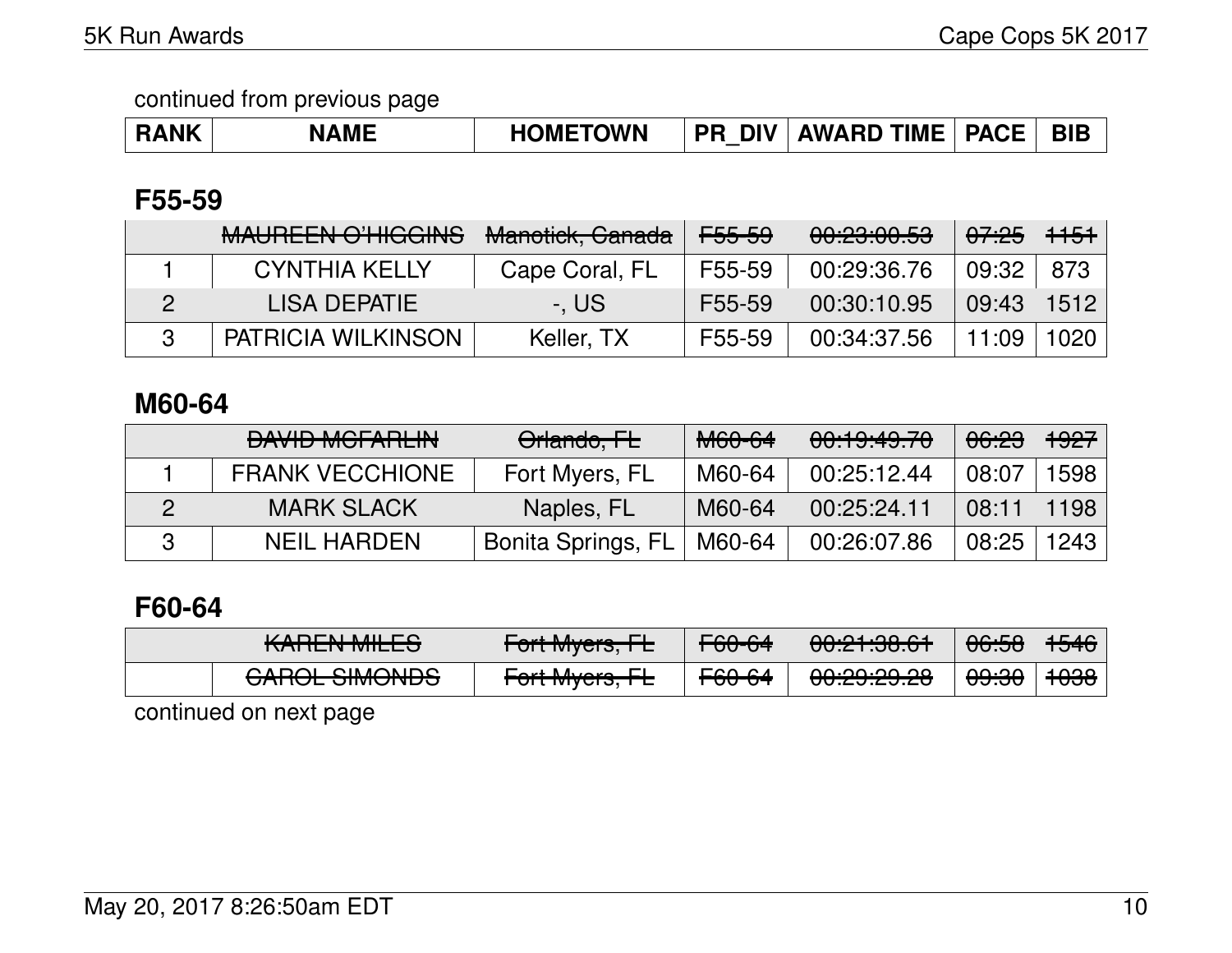| <b>RANK</b> | <b>NAME</b>          | <b>HOMETOWN</b> | <b>PR DIV</b> | <b>AWARD TIME   PACE  </b> |       | <b>BIB</b> |
|-------------|----------------------|-----------------|---------------|----------------------------|-------|------------|
|             | <b>WENDY PIASCIK</b> | Cape Coral, FL  | F60-64        | 00:30:51.83                | 09:57 | 972        |
|             | <b>CONNIE BARRON</b> | Cape Coral, FL  | F60-64        | 00:32:23.10                | 10:26 | 1033       |
|             | <b>MARCI PERRY</b>   | Cape Coral, FL  | F60-64        | 00:36:04.11                | 11:37 | 255        |

## **M65-69**

| <b>BILL MORTON</b>   | Fort Myers, FL | M65-69 | 00:24:22.49 | $07:51$   1191 |     |
|----------------------|----------------|--------|-------------|----------------|-----|
| <b>DENNIS PERRY</b>  | Cape Coral, FL | M65-69 | 00:26:19.20 | 08:29          | 181 |
| <b>JOHN GALLUPPI</b> | Cape Coral, FL | M65-69 | 00:32:36.12 | 10:30          | 975 |

### **F65-69**

|                    | ANKE HILDRETH   North Fort Myers, FL   F65-69 |        | 00:29:44.43                  | $\mid$ 09:35 $\mid$ 1576 $\mid$ |  |
|--------------------|-----------------------------------------------|--------|------------------------------|---------------------------------|--|
| <b>FAYE MILLER</b> | Port Charlotte, FL                            | F65-69 | $00:36:08.75$   11:39   1544 |                                 |  |
| <b>MARY LEWIS</b>  | Fort Myers, FL                                | F65-69 | 00:43:18.97                  | $13:57$   1000                  |  |

#### **M70-74**

|                         | LOU MARJON   North Fort Myers, FL   M70-74   00:27:35.31   08:53   1920 |  |  |
|-------------------------|-------------------------------------------------------------------------|--|--|
| ensat tren no heiminino |                                                                         |  |  |